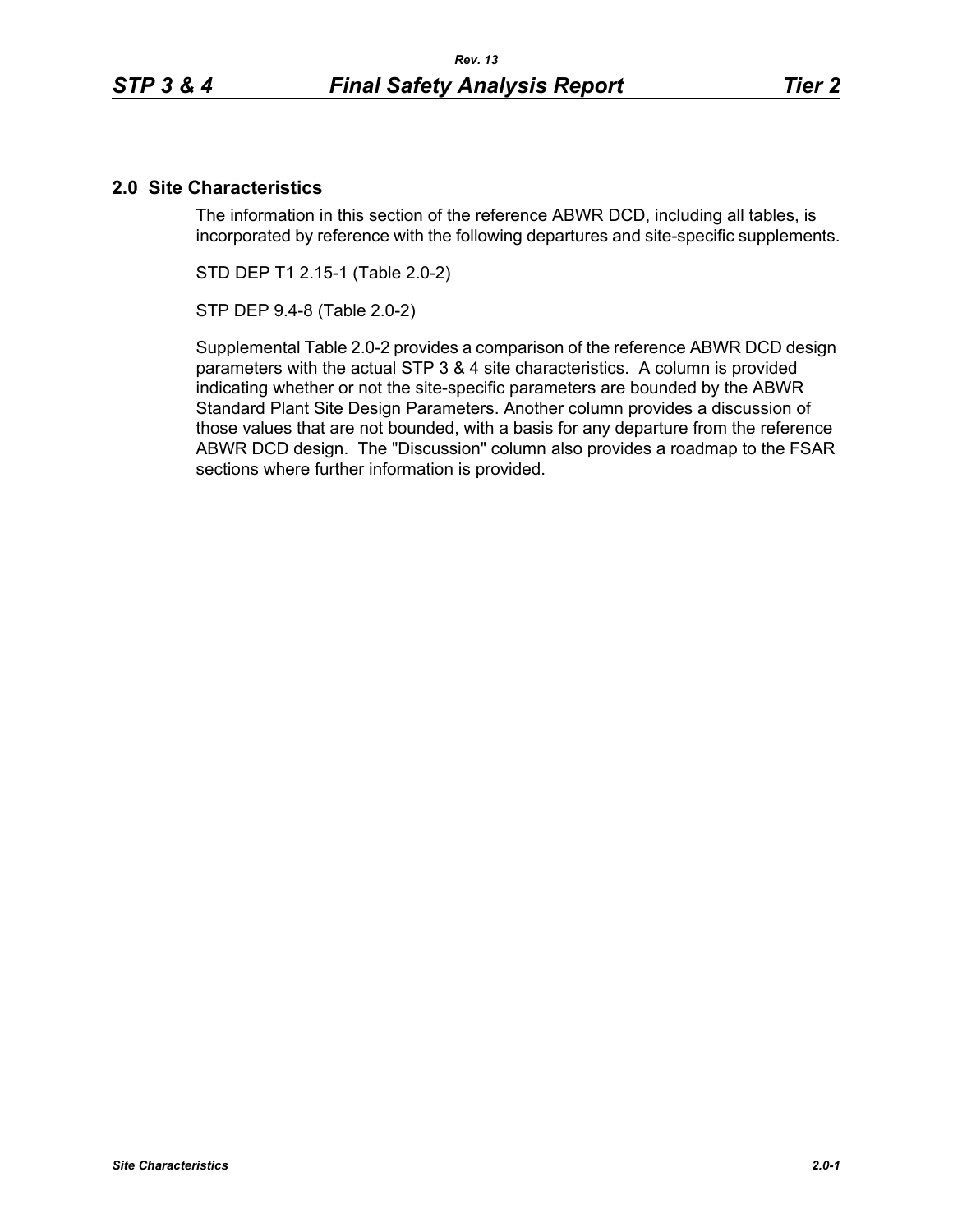| <b>Subject</b>                                                       | <b>ABWR Standard Plant Site</b><br><b>Design Parameters</b>                                                                                                                       | STP 3 & 4 Site Characteristics                                   | <b>Bounded</b><br>(Yes/No) | <b>Discussion</b>                                                                                                                                                                                                                                |
|----------------------------------------------------------------------|-----------------------------------------------------------------------------------------------------------------------------------------------------------------------------------|------------------------------------------------------------------|----------------------------|--------------------------------------------------------------------------------------------------------------------------------------------------------------------------------------------------------------------------------------------------|
| Maximum<br><b>Ground Water</b><br>Level                              | 61.0 cm (2 ft) below grade                                                                                                                                                        | 28 ft MSL                                                        | Yes                        | Maximum groundwater level site<br>characteristic is 6 ft below nominal finished<br>plant grade. Further information on maximum<br>groundwater level is provided in Subsection<br>2.4S.12.                                                        |
| <b>Extreme Wind</b>                                                  | <b>Basic Wind Speed:</b>                                                                                                                                                          |                                                                  |                            | Further information on extreme winds is                                                                                                                                                                                                          |
|                                                                      | 177 km/h [1] /197 km/h [2]<br>Per Section 3.3.1.1, the<br>reference ABWR DCD basic<br>wind speed corresponds to a 50-<br>year/100-year wind velocity (3-<br>second wind gust) of: |                                                                  |                            | provided in Subsection 2.3S.1.                                                                                                                                                                                                                   |
|                                                                      | 203 km/h/224 km/h<br>(126 mph/139 mph)                                                                                                                                            | 201 km/h/215 km/h<br>(125 mph/134 mph) for 3-second wind<br>gust | Yes                        |                                                                                                                                                                                                                                                  |
| <b>STP Site</b><br>Hurricane<br>Wind Speed<br>and Missiles<br>$[12]$ | None                                                                                                                                                                              | 338 km/h (210 mph) for 3-second wind<br>gust                     | Not<br>Applicable          | Maximum hurricane wind speed for the STP<br>Site was determined in accordance with<br>Regulatory Guide 1.221 as described in<br>Subsection 2.3S.1.3.3.2.<br>Hurricane generated missile spectrum was<br>determined in accordance with Regulatory |
|                                                                      |                                                                                                                                                                                   |                                                                  |                            | Guide 1.221 as described in Subsection<br>3H.11.                                                                                                                                                                                                 |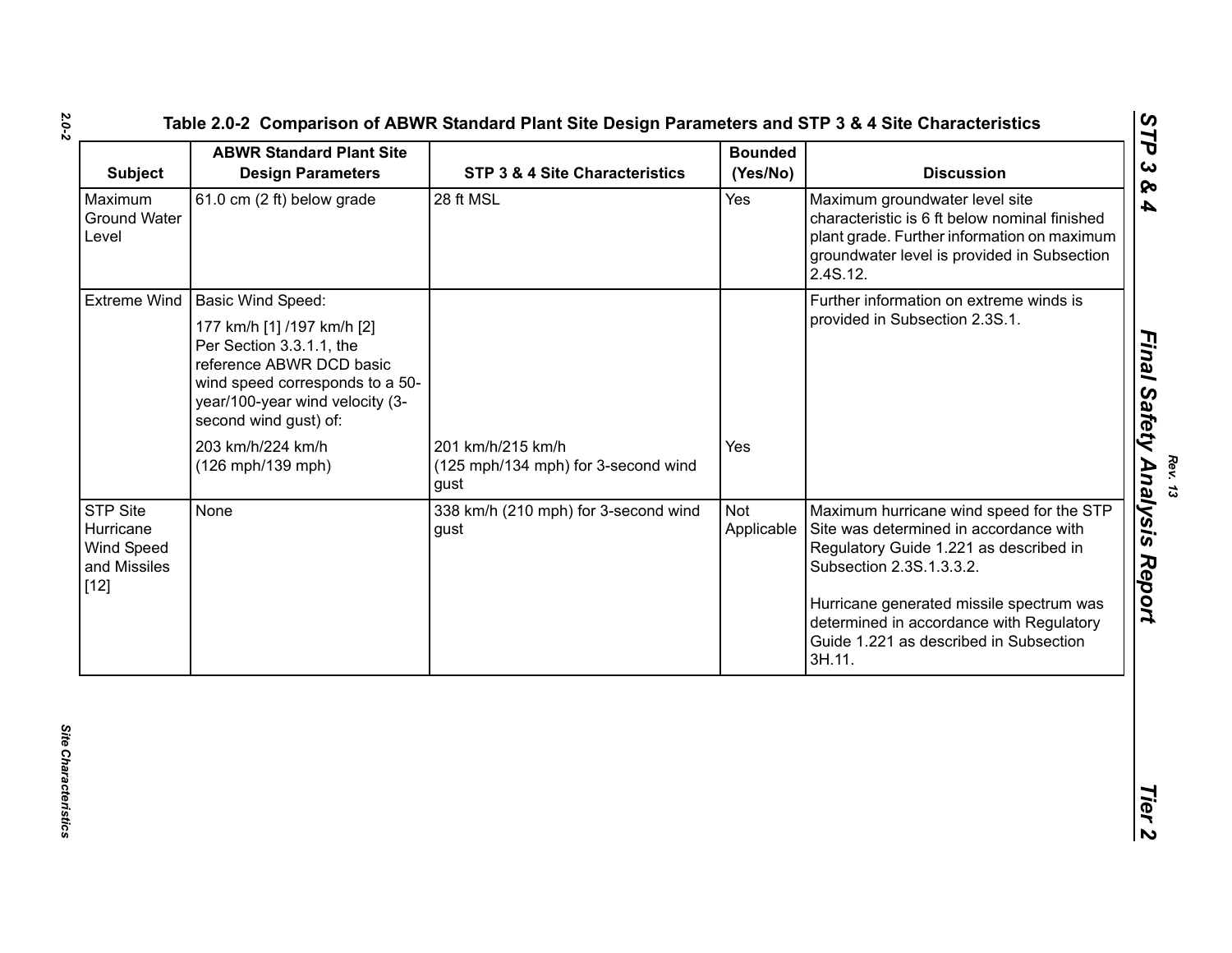| <b>Subject</b>                                | <b>ABWR Standard Plant Site</b><br><b>Design Parameters</b> | STP 3 & 4 Site Characteristics                 | <b>Bounded</b><br>(Yes/No) | <b>Discussion</b>                                                                                                                                                                                                                                                                                                                                                                                                                                                                                                                                                                                                                                                                                                                                                                                                                                                                                           |
|-----------------------------------------------|-------------------------------------------------------------|------------------------------------------------|----------------------------|-------------------------------------------------------------------------------------------------------------------------------------------------------------------------------------------------------------------------------------------------------------------------------------------------------------------------------------------------------------------------------------------------------------------------------------------------------------------------------------------------------------------------------------------------------------------------------------------------------------------------------------------------------------------------------------------------------------------------------------------------------------------------------------------------------------------------------------------------------------------------------------------------------------|
| Maximum<br>Flood (or<br>Tsunami)<br>Level [8] | 30.5 cm (1 ft) below grade                                  | 182.9 cm (6.0 ft) above nominal plant<br>grade | No                         | As discussed in Subsection 2.4S.4, the<br>design basis flood level is<br>40.0 ft (1219.2 cm) above MSL (MSL<br>NVGD29). This level is based on the breach<br>of the Main Cooling Reservoir (MCR)<br>resulting in a flood level of approximately 6.0<br>ft (182.9 cm) above nominal plant grade,<br>which is 34 ft (1036.3 cm) MSL (see STP<br>DEP T1 5.0-1).<br>STP 3 & 4 safety-related structures,<br>systems, and components (SSCs) are<br>designed for or protected from this flooding<br>event by watertight doors to prevent the entry<br>of water into the Reactor Buildings and<br>Control Buildings in case of a flood. Flooding<br>protection requirements due to the maximum<br>flood level are discussed in Section 3.4.<br>In addition, an external flooding PRA<br>analyses for STP 3 & 4 concluded that the<br>risk from external flooding is acceptably low<br>as discussed in Section 19R. |
|                                               |                                                             |                                                |                            |                                                                                                                                                                                                                                                                                                                                                                                                                                                                                                                                                                                                                                                                                                                                                                                                                                                                                                             |
|                                               |                                                             |                                                |                            |                                                                                                                                                                                                                                                                                                                                                                                                                                                                                                                                                                                                                                                                                                                                                                                                                                                                                                             |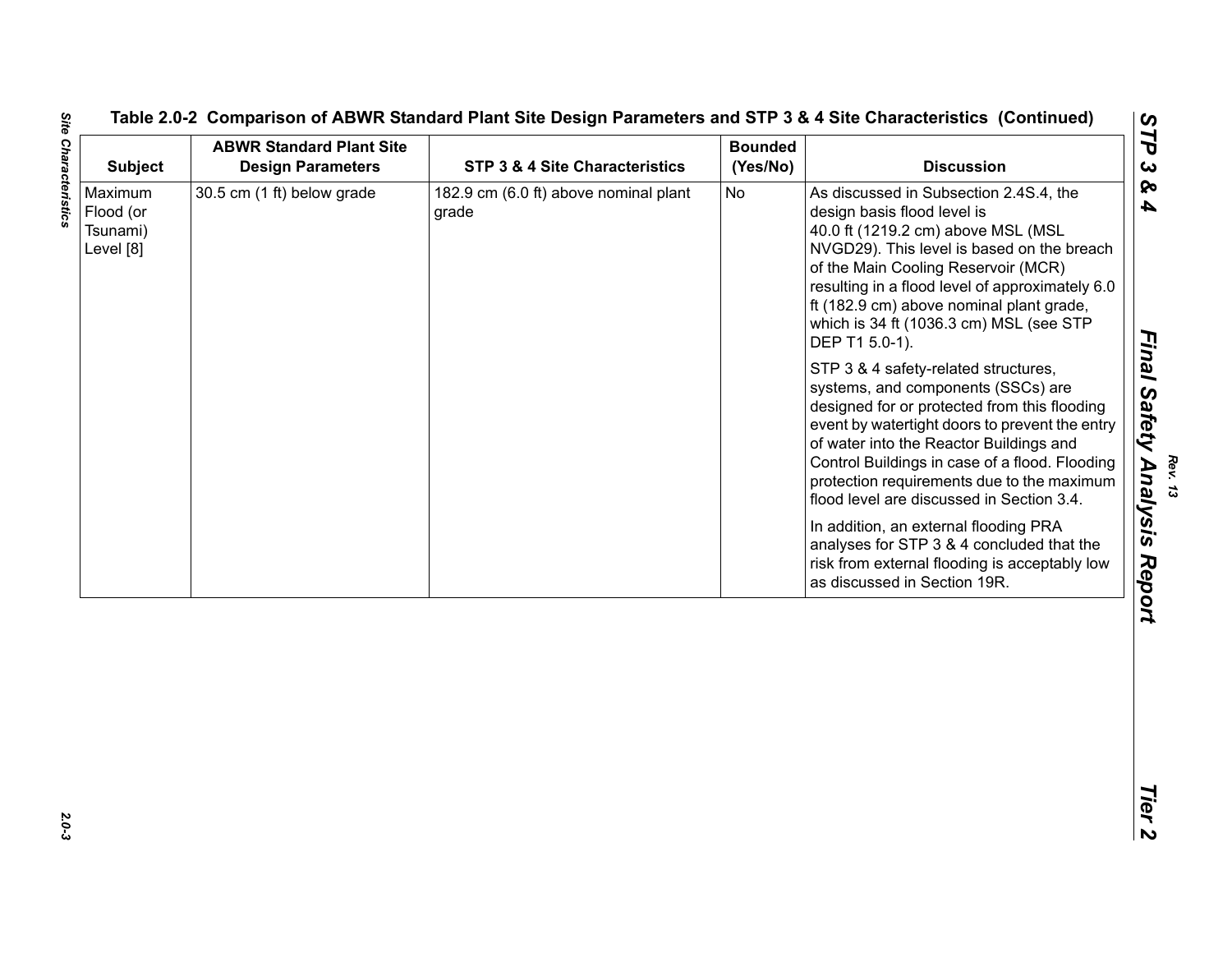| <b>Discussion</b> |                                                                                | <b>Bounded</b><br>(Yes/No) | STP 3 & 4 Site Characteristics                                        | <b>ABWR Standard Plant Site</b><br><b>Design Parameters</b> | <b>Subject</b> |
|-------------------|--------------------------------------------------------------------------------|----------------------------|-----------------------------------------------------------------------|-------------------------------------------------------------|----------------|
|                   | Further information on tornado parameters is<br>provided in Subsection 2.3S.1. | Yes                        | 322 km/h (200 mph)                                                    | Maximum Tornado Wind Speed:<br>483 km/h (300 mph)           | Tornado        |
|                   | Yes                                                                            | 257 km/h (160 mph)         | Maximum Rotational Speed:<br>386 km/h (240 mph)                       |                                                             |                |
|                   | Yes                                                                            | 64 km/h (40 mph)           | <b>Translational Velocity:</b><br>97 km/h (60 mph)                    |                                                             |                |
|                   |                                                                                | Yes                        | 45.7m (150 ft)                                                        | Radius:<br>45.7 m (150 ft)                                  |                |
|                   | Yes                                                                            | 6.2 kPaD (0.9 psi)         | Maximum Pressure Drop:<br>13.827 kPaD (2.0 psi)                       |                                                             |                |
|                   |                                                                                | Yes                        | 2.8 kPa/sec (0.4 psi/sec)                                             | Rate of Pressure Drop:<br>8.277 kPa/s (1.2 psi/sec)         |                |
|                   | Further information on missile spectra is<br>provided in Subsections 3.5.1.4.  | Yes                        | Region II missile spectrum from<br>Regulatory Guide 1.76, Revision 1. | Missile Spectra:<br>Spectrum I [4]                          |                |
|                   |                                                                                |                            |                                                                       |                                                             |                |
|                   |                                                                                |                            |                                                                       |                                                             |                |
|                   |                                                                                |                            |                                                                       |                                                             |                |
|                   |                                                                                |                            |                                                                       |                                                             |                |
|                   |                                                                                |                            |                                                                       |                                                             |                |

*2.0-4*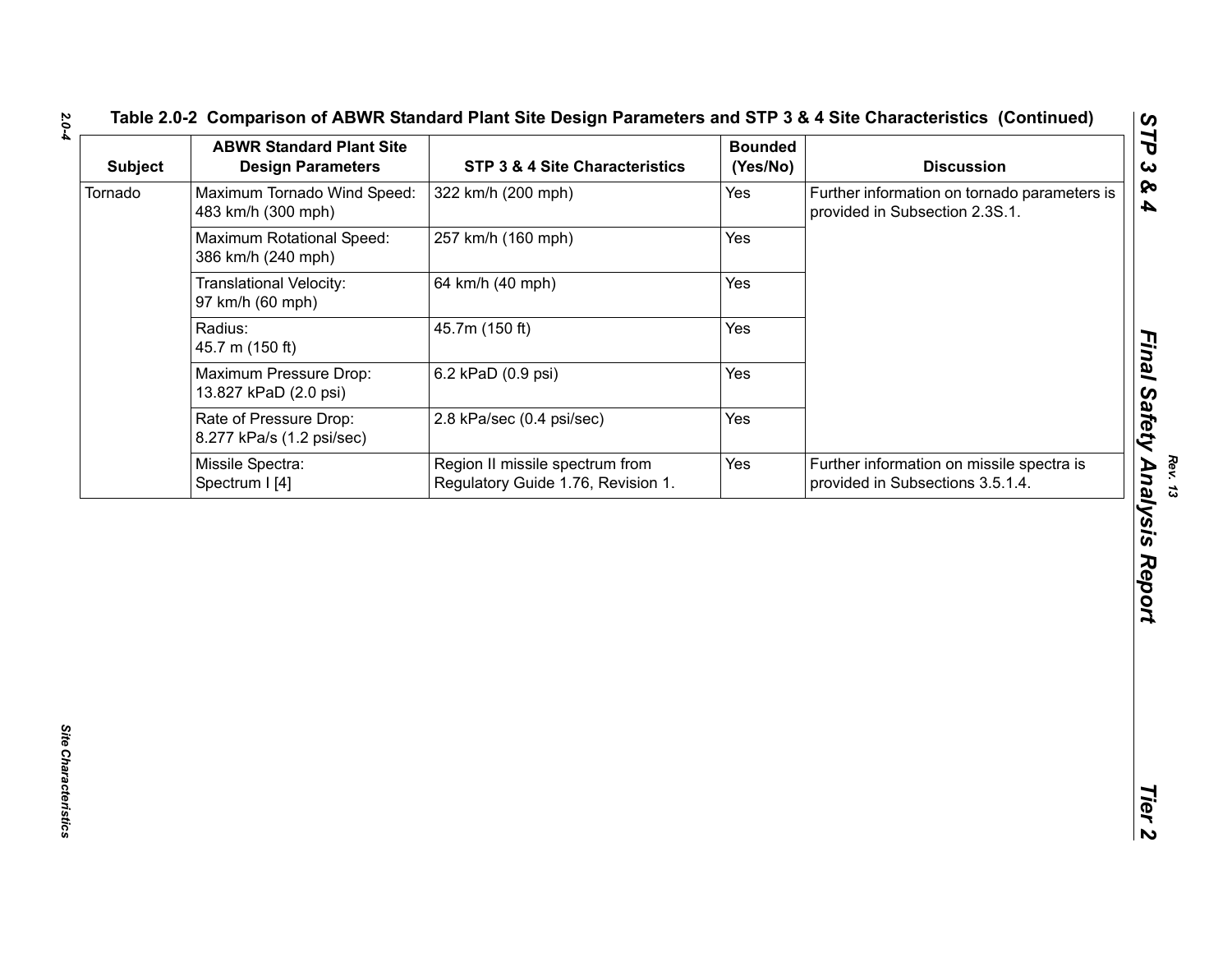| <b>Subject</b>                        | <b>ABWR Standard Plant Site</b><br><b>Design Parameters</b> | STP 3 & 4 Site Characteristics                     | <b>Bounded</b><br>(Yes/No) | <b>Discussion</b>                                                                                                                                                                                                                                                                                                                                                                                                                                                                                                                                                                                                                                                                                                                                                                                                                                                |
|---------------------------------------|-------------------------------------------------------------|----------------------------------------------------|----------------------------|------------------------------------------------------------------------------------------------------------------------------------------------------------------------------------------------------------------------------------------------------------------------------------------------------------------------------------------------------------------------------------------------------------------------------------------------------------------------------------------------------------------------------------------------------------------------------------------------------------------------------------------------------------------------------------------------------------------------------------------------------------------------------------------------------------------------------------------------------------------|
| Precipitation<br>(for Roof<br>Design) | Maximum Rainfall Rate:<br>49.3 cm/h (19.4 in/hr) [3]        | 50.3 cm/h (19.8 in/hr)                             | No                         | As discussed in Subsection 2.4S.2, the site-<br>specific maximum rainfall rate is 50.3 cm/h<br>(19.8 in/hr), which exceeds the DCD<br>standard plant site design parameter (see<br>STP DEP T1 5.0-1).                                                                                                                                                                                                                                                                                                                                                                                                                                                                                                                                                                                                                                                            |
|                                       |                                                             |                                                    |                            | The maximum rainfall rate is used as one<br>factor in determining the structural loading<br>conditions for roof design. A review of the<br>reference ABWR DCD Tier 2 Appendices<br>3H.1and 3H.2 indicates that standard ABWR<br>Seismic Category I structures have roofs<br>without parapets or parapets with scuppers<br>to supplement roof drains so that large<br>inventories of precipitation cannot<br>accumulate. Appendix 3H.6 states that the<br>roof of the site-specific Seismic Category I<br>structures (i.e. reactor service water pump<br>houses) are designed without parapets so<br>that excessive ponding of water cannot<br>occur. Therefore, the 1 cm/hr exceedance in<br>maximum rainfall rate will not result in a<br>substantial increase in the roof design<br>loading; and therefore, will not affect the<br>design of these structures. |
|                                       | Maximum Snow Load:                                          |                                                    |                            | Further information on maximum snow load                                                                                                                                                                                                                                                                                                                                                                                                                                                                                                                                                                                                                                                                                                                                                                                                                         |
|                                       | 2.394 kPa (50 psf)                                          | Normal roof snow load = $6.6$ psf and              | Yes                        | is provided in Subsection 3H.6.4.3.3.5.                                                                                                                                                                                                                                                                                                                                                                                                                                                                                                                                                                                                                                                                                                                                                                                                                          |
|                                       |                                                             | Extreme winter precipitation roof load =<br>47 psf |                            | Parapet height of ABWR Standard Plant<br>structures will be limited to 9 inches.                                                                                                                                                                                                                                                                                                                                                                                                                                                                                                                                                                                                                                                                                                                                                                                 |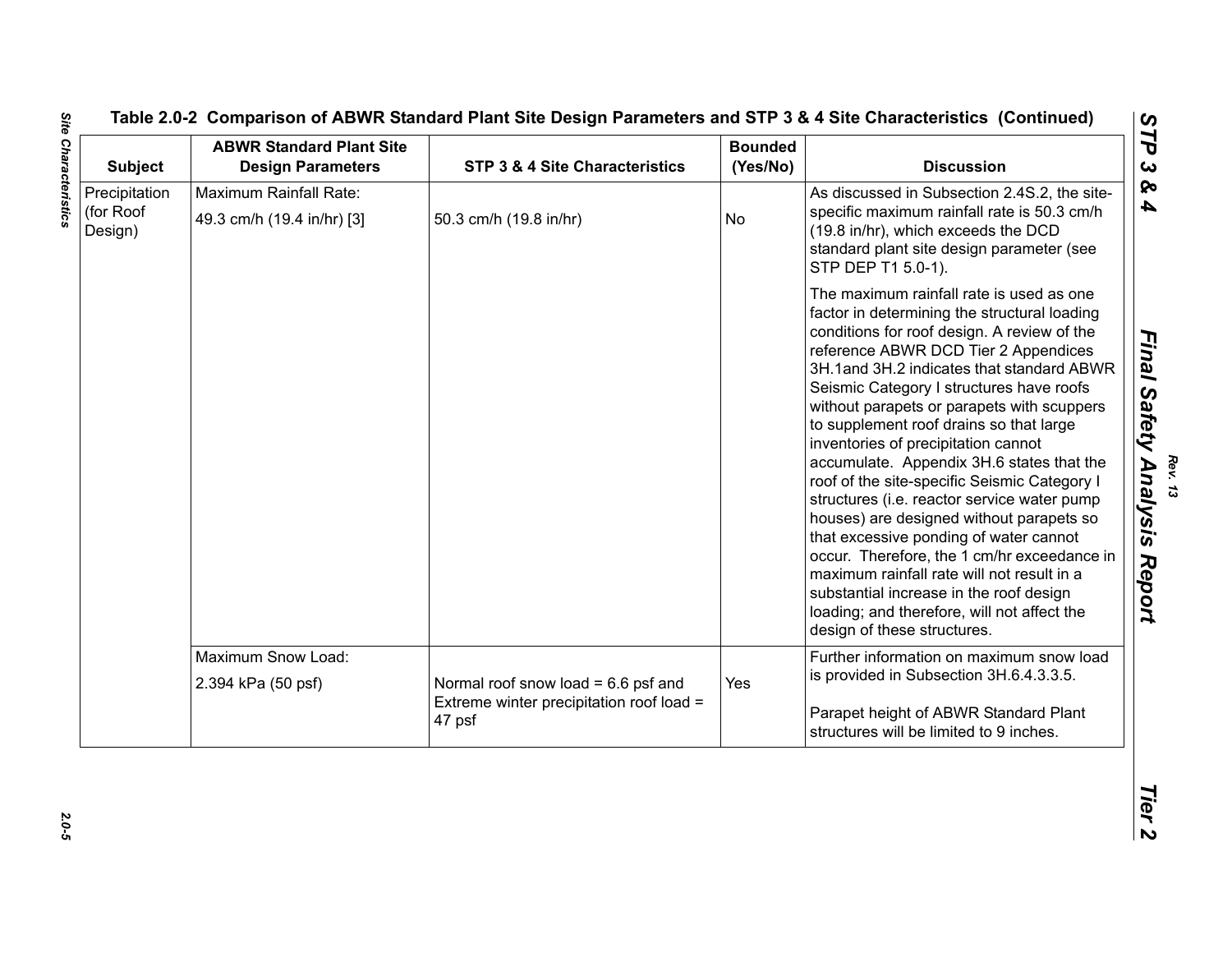| <b>Subject</b>        | <b>ABWR Standard Plant Site</b><br><b>Design Parameters</b> | <b>STP 3 &amp; 4 Site Characteristics</b>    | <b>Bounded</b><br>(Yes/No) | <b>Discussion</b>                                                                                                                                                                                                                                                                                                                                                                                                                                                                                                                     |  |
|-----------------------|-------------------------------------------------------------|----------------------------------------------|----------------------------|---------------------------------------------------------------------------------------------------------------------------------------------------------------------------------------------------------------------------------------------------------------------------------------------------------------------------------------------------------------------------------------------------------------------------------------------------------------------------------------------------------------------------------------|--|
| Ambient               |                                                             | 1% Exceedance Values                         |                            | The maximum dry-bulb temperature in                                                                                                                                                                                                                                                                                                                                                                                                                                                                                                   |  |
| Design<br>Temperature | Maximum:<br>37.8°C (100°F) dry-bulb                         | 32.8°C (91°F) dry-bulb [9]                   | Yes                        | combination with coincident wet-bulb<br>temperature provides the state point<br>(enthalpy of the air) that is used as design<br>input for HVAC system design to determine<br>cooling loads. The 1% exceedance STP<br>site-specific state point value is not bounded                                                                                                                                                                                                                                                                   |  |
|                       | Maximum:<br>25°C (77°F) wet-bulb<br>(coincident)            | 26.3°C (79.3°F) wet-bulb<br>(coincident) [9] | <b>No</b>                  |                                                                                                                                                                                                                                                                                                                                                                                                                                                                                                                                       |  |
|                       | Maximum:<br>26.7°C (80°F) wet-bulb<br>(non-coincident)      | 27.3°C (81.2°F) wet-bulb<br>(non-coincident) | <b>No</b>                  | by the 1% exceedance ABWR state point<br>(see STP DEP T1 5.0-1).                                                                                                                                                                                                                                                                                                                                                                                                                                                                      |  |
|                       |                                                             |                                              |                            | Nonsafety-related HVAC systems are<br>designed based on outdoor summer<br>temperatures of 32.8°C dry bulb and 26.3°C<br>wet bulb (coincident) and outdoor winter<br>temperature of 2.1°C dry bulb.<br>Based on a review of the reference ABWR<br>DCD Tier 2 Section 9.4, the Control Building<br>HVAC, and Reactor Building Safety Related<br>Electrical Equipment HVAC systems are<br>designed for an outdoor summer maximum<br>temperature of 46°C. This temperature                                                                |  |
|                       | Minimum:<br>$-23.3^{\circ}$ C (-9.9 $^{\circ}$ F)           | 2.1°C (35.8°F) [9]                           | Yes                        |                                                                                                                                                                                                                                                                                                                                                                                                                                                                                                                                       |  |
|                       |                                                             | 0% Exceedance Values (Historical limit)      |                            |                                                                                                                                                                                                                                                                                                                                                                                                                                                                                                                                       |  |
|                       | Maximum:<br>46.1°C (115°F) dry-bulb                         | 44.1°C (111.3°F) dry-bulb                    | Yes                        |                                                                                                                                                                                                                                                                                                                                                                                                                                                                                                                                       |  |
|                       | Maximum:<br>26.7°C (80°F) wet-bulb<br>(coincident)          | 22.4°C (72.4°F) wet-bulb (coincident)        | Yes                        | corresponds to the ABWR 0% exceedance<br>value. The ABWR 0% exceedance state<br>point bounds the STP site-specific 0%<br>exceedance state point and the 1%<br>exceedance state point. Therefore, the<br>reference ABWR DCD cooling loads<br>calculated based on 0% exceedance values<br>for Control Building HVAC, and Reactor<br><b>Building Safety Related Electrical Equipment</b><br>HVAC systems are bounding. Therefore, the<br>change in 1% exceedance wet bulb<br>temperature has no adverse impact on these<br>HVAC systems. |  |

*2.0-6*

Site Characteristics *Site Characteristics*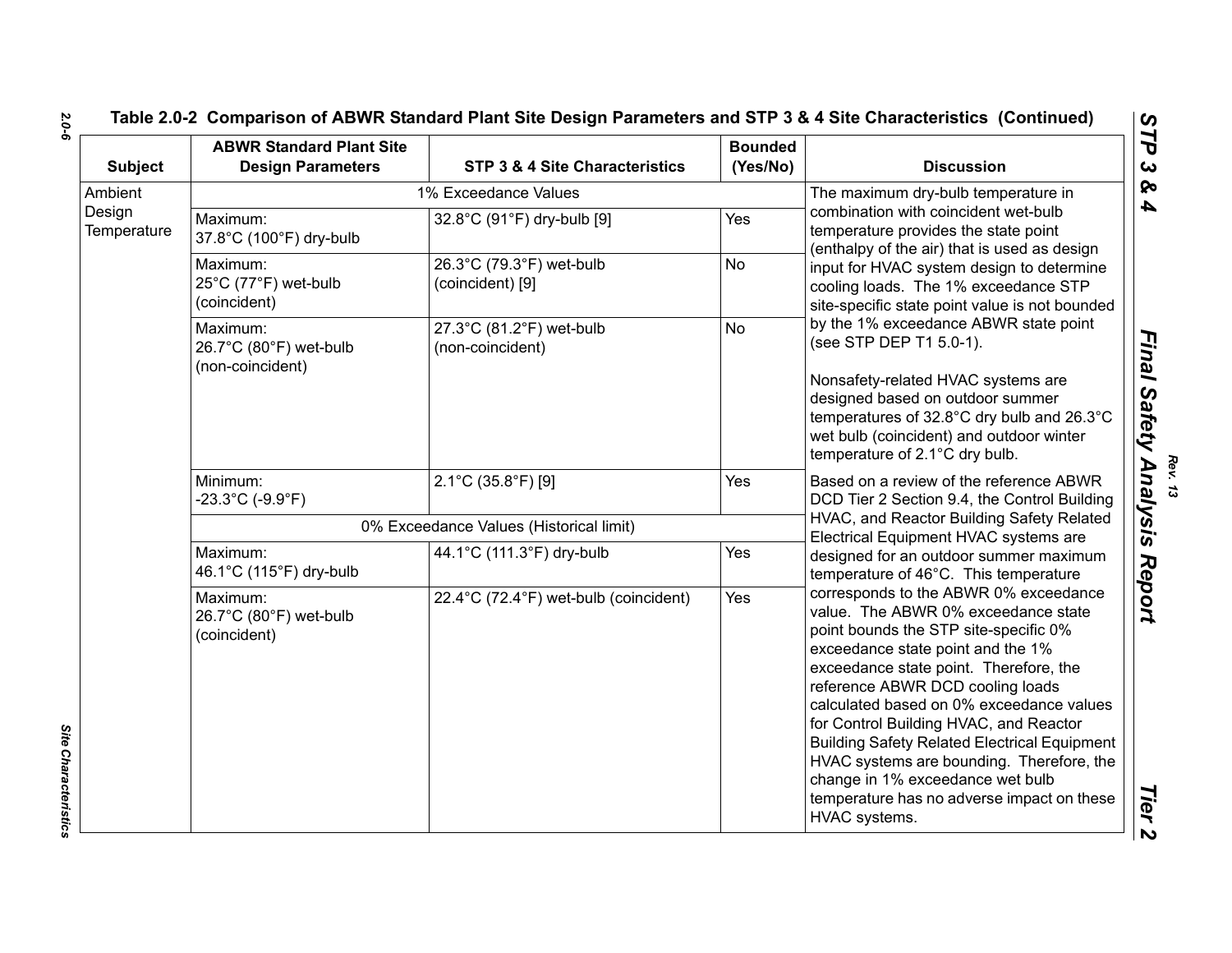# Table 2.0-2 Comparison of ABWR Standard Plant Site Design Parameters and Site Characteristics (Comtinued)<br>
Subject New Standard Plant Site<br>
Maximum<br>
Subject Newton Human Standard Plant Site<br>
Design Parameters<br>
The Constant

2.0-7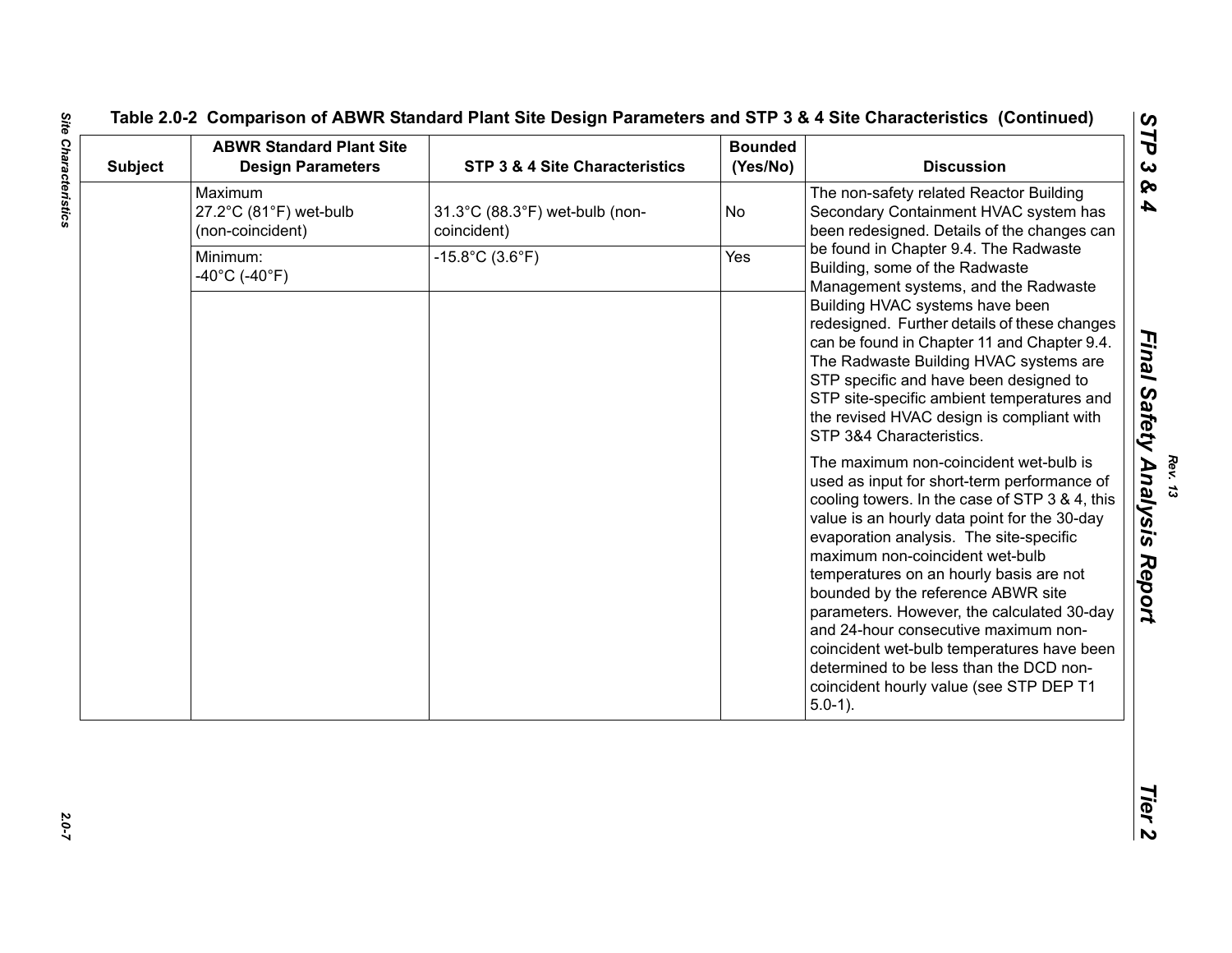| <b>Subject</b> | <b>ABWR Standard Plant Site</b><br><b>Design Parameters</b>                                     | STP 3 & 4 Site Characteristics                                                                                    | <b>Bounded</b><br>(Yes/No) | <b>Discussion</b>                                                                                                                                                                                                                                                                                                                                                                                                                                                                                                                                                                                        |
|----------------|-------------------------------------------------------------------------------------------------|-------------------------------------------------------------------------------------------------------------------|----------------------------|----------------------------------------------------------------------------------------------------------------------------------------------------------------------------------------------------------------------------------------------------------------------------------------------------------------------------------------------------------------------------------------------------------------------------------------------------------------------------------------------------------------------------------------------------------------------------------------------------------|
|                |                                                                                                 |                                                                                                                   |                            | The UHS cooling tower long-term cumulative<br>evaporation for the postulated LOCA case<br>has been evaluated using the STP site-<br>specific worst-case 30 consecutive day<br>weather data as discussed in FSAR Section<br>9.2.5.5.1. The UHS basin water<br>temperature has been evaluated using the<br>STP 3 & 4 site characteristic wet-bulb (non-<br>coincident) value. Thus, the 0% exceedance<br>and 1% exceedance values for non<br>coincident wet-bulb temperatures not being<br>bounded have no adverse impact on the STP<br>3 & 4 UHS performance as determined in<br>accordance with RG 1.27. |
|                | Soil Properties   Minimum Static Bearing<br>Capacity:<br>718.20 kPa (15,000 psf) [5]            | Minimum bearing capacity 718.20 kPa<br>(15,000 psf) (gross pressure) with<br>average settlements up to 7.0 inches | Yes                        | Further information on minimum static<br>bearing capacity is provided in Subsection<br>2.5S.4.                                                                                                                                                                                                                                                                                                                                                                                                                                                                                                           |
|                | Minimum Shear Wave Velocity:<br>305 m/s (1000 ft/sec) [6]                                       | See Note 6a                                                                                                       | <b>No</b>                  | Further information on shear wave velocity<br>provided in Subsections 2.5S.4.4 and<br>2.5S.4.7.                                                                                                                                                                                                                                                                                                                                                                                                                                                                                                          |
|                | Liquefaction Potential:<br>None at plant site resulting from<br>site specific SSE ground motion | None                                                                                                              | Yes                        | Further information on liquefaction potential<br>is provided in Subsection 2.5S.4.8.                                                                                                                                                                                                                                                                                                                                                                                                                                                                                                                     |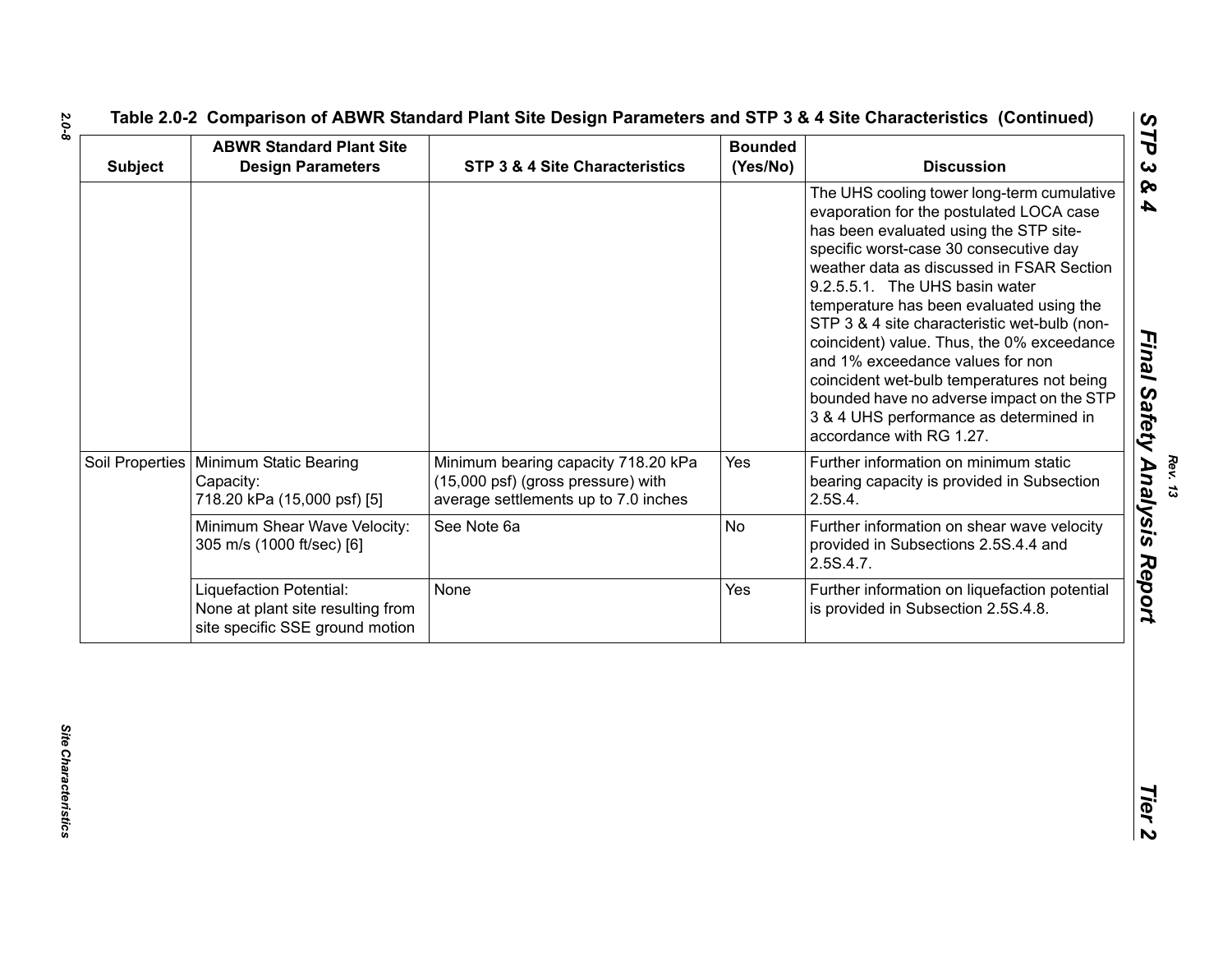| <b>Subject</b> | <b>ABWR Standard Plant Site</b><br><b>Design Parameters</b> | STP 3 & 4 Site Characteristics                    | <b>Bounded</b><br>(Yes/No) | <b>Discussion</b>                                                                                                                                                                                     |
|----------------|-------------------------------------------------------------|---------------------------------------------------|----------------------------|-------------------------------------------------------------------------------------------------------------------------------------------------------------------------------------------------------|
| Seismology     | <b>SSE Peak Ground Acceleration</b><br>(PGA): 0.30g [7]     | Ground Mean Response Spectra<br>(GMRS) PGA: 0.09g | Yes                        | Further information on the GMRS calculation<br>of PGA is provided in Subsection 2.5S.2.6.                                                                                                             |
|                | <b>SSE Response Spectra:</b><br>per RG 1.60                 | GMRS developed per RG 1.208                       | Yes                        | Further information on the SSE Response<br>Spectra with site-specific GMRS is provided<br>in Subsection 2.5S.2.6.                                                                                     |
|                | SSE Time History:<br>Envelope SSE Response<br>Spectra       |                                                   |                            | See Appendix 3H.6 for discussion of site-<br>specific time histories consistent with the<br>GMRS defined in Subsection 2.5S.2 as input<br>to the seismic analysis of the site specific<br>structures. |
|                |                                                             |                                                   |                            |                                                                                                                                                                                                       |
|                |                                                             |                                                   |                            |                                                                                                                                                                                                       |
|                |                                                             |                                                   |                            |                                                                                                                                                                                                       |
|                |                                                             |                                                   |                            |                                                                                                                                                                                                       |
|                |                                                             |                                                   |                            |                                                                                                                                                                                                       |
|                |                                                             |                                                   |                            |                                                                                                                                                                                                       |
|                |                                                             |                                                   |                            |                                                                                                                                                                                                       |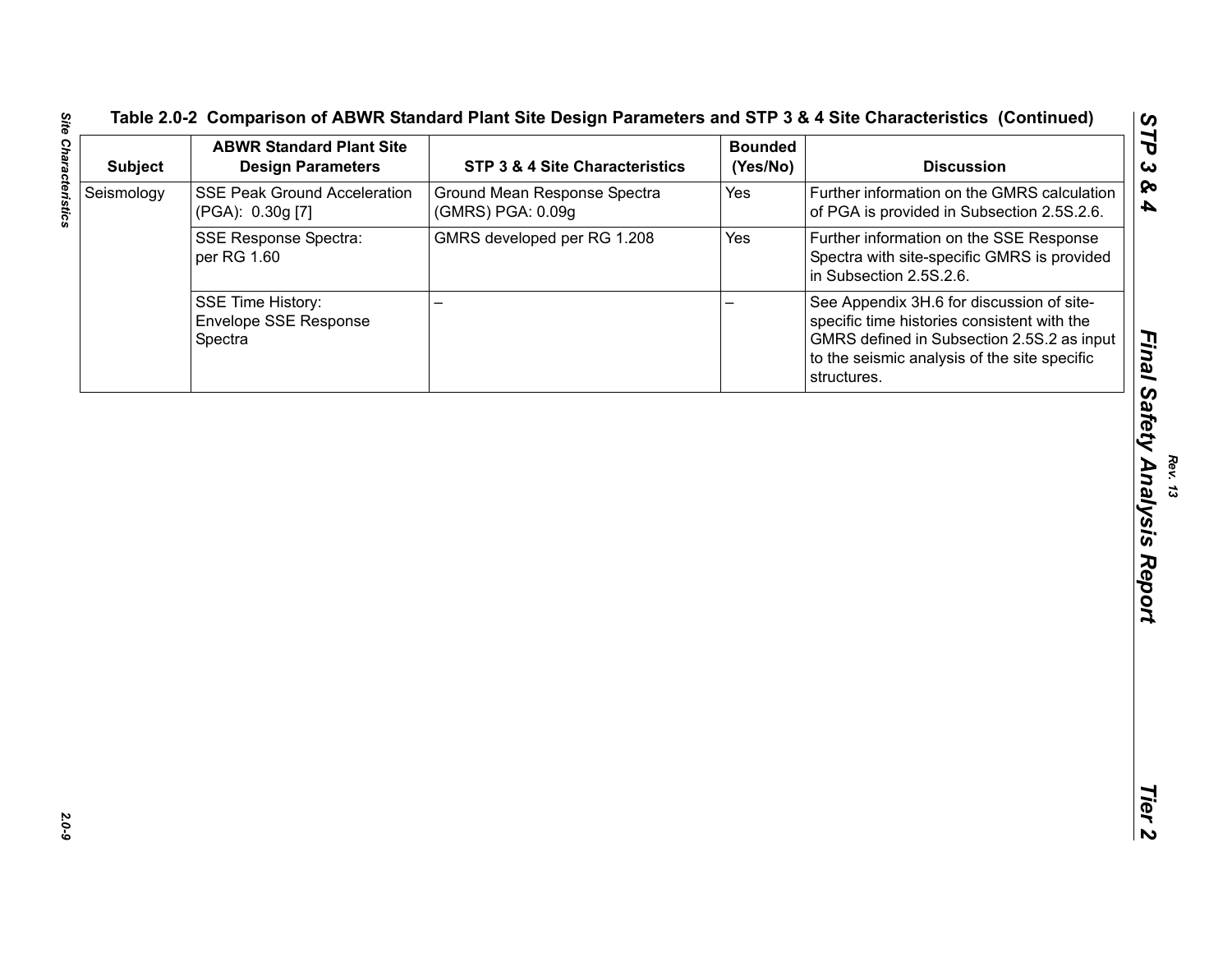| <b>Subject</b>                     | <b>ABWR Standard Plant Site</b><br><b>Design Parameters</b>         | <b>STP 3 &amp; 4 Site Characteristics</b>                                              | <b>Bounded</b><br>(Yes/No) | <b>Discussion</b>                                                                                                                                                                                                                                                                                                                                                                                                                                                                                                                                                                                                                                                                                                                                                                                                                                                                                                                                                                                                                                                                                                                                                                                                                                                                                                                                                                              |
|------------------------------------|---------------------------------------------------------------------|----------------------------------------------------------------------------------------|----------------------------|------------------------------------------------------------------------------------------------------------------------------------------------------------------------------------------------------------------------------------------------------------------------------------------------------------------------------------------------------------------------------------------------------------------------------------------------------------------------------------------------------------------------------------------------------------------------------------------------------------------------------------------------------------------------------------------------------------------------------------------------------------------------------------------------------------------------------------------------------------------------------------------------------------------------------------------------------------------------------------------------------------------------------------------------------------------------------------------------------------------------------------------------------------------------------------------------------------------------------------------------------------------------------------------------------------------------------------------------------------------------------------------------|
| Hazards in<br><b>Site Vicinity</b> | Site Proximity Missiles and<br>Aircraft:<br>$\leq 10^{-7}$ per year | Site Proximity:<br>Missiles - None<br>Aircraft hazard 1.09 x 10 <sup>-7</sup> per year | <b>No</b>                  | An evaluation of the aircraft hazards that<br>could impact the STP site was conservatively<br>estimated at $1.09 \times 10^{-7}$ as discussed in<br>Subsection 2.2S.2.7.2. When estimating the<br>number of operations along the nearest<br>airway to the STP site (V-70), the number of<br>operations at each of the airports-Palacios<br>Municipal Airport, and Scholes International<br>Airport (the terminal points of airway V-70)-<br>were equally divided among the airways for<br>each airport to determine the potential<br>number of operations along the V-70 airway.<br>This is a very conservative assumption since<br>general aviation aircraft mainly fly under<br>Visual Flight Rules or Instrument Flight Rules<br>condition and under new Federal Aviation<br>Administration regulations, most commercial<br>and military aircraft will fly point-to-point<br>rather than in specific airways.<br>Thus, because of the inherent conservatism<br>in the aircraft accident analysis, the<br>estimated aircraft hazard of 1.09 $\times$ 10 <sup>-7</sup> is<br>within the order of magnitude of 10 <sup>-7</sup> and<br>meets the intent of the criteria specified in<br>RG 1.206 and NUREG-0800, Section<br>3.5.1.6.<br>No other hazards in the STP site vicinity<br>were identified that could approach a<br>frequency of $10^{-7}$ per year as discussed in<br>Section 2.2S. |
|                                    | Toxic Gases:<br>None                                                | None                                                                                   | Yes                        | Further information on toxic gases is<br>provided in Subsection 2.2S.3.                                                                                                                                                                                                                                                                                                                                                                                                                                                                                                                                                                                                                                                                                                                                                                                                                                                                                                                                                                                                                                                                                                                                                                                                                                                                                                                        |
|                                    | Volcanic Activity:<br>None                                          | None                                                                                   | Yes                        | Further information on volcanic activity is<br>discussed in Subsection 2.5S.1.                                                                                                                                                                                                                                                                                                                                                                                                                                                                                                                                                                                                                                                                                                                                                                                                                                                                                                                                                                                                                                                                                                                                                                                                                                                                                                                 |

Site Characteristics *Site Characteristics* 

*Rev. 13*

*2.0-10*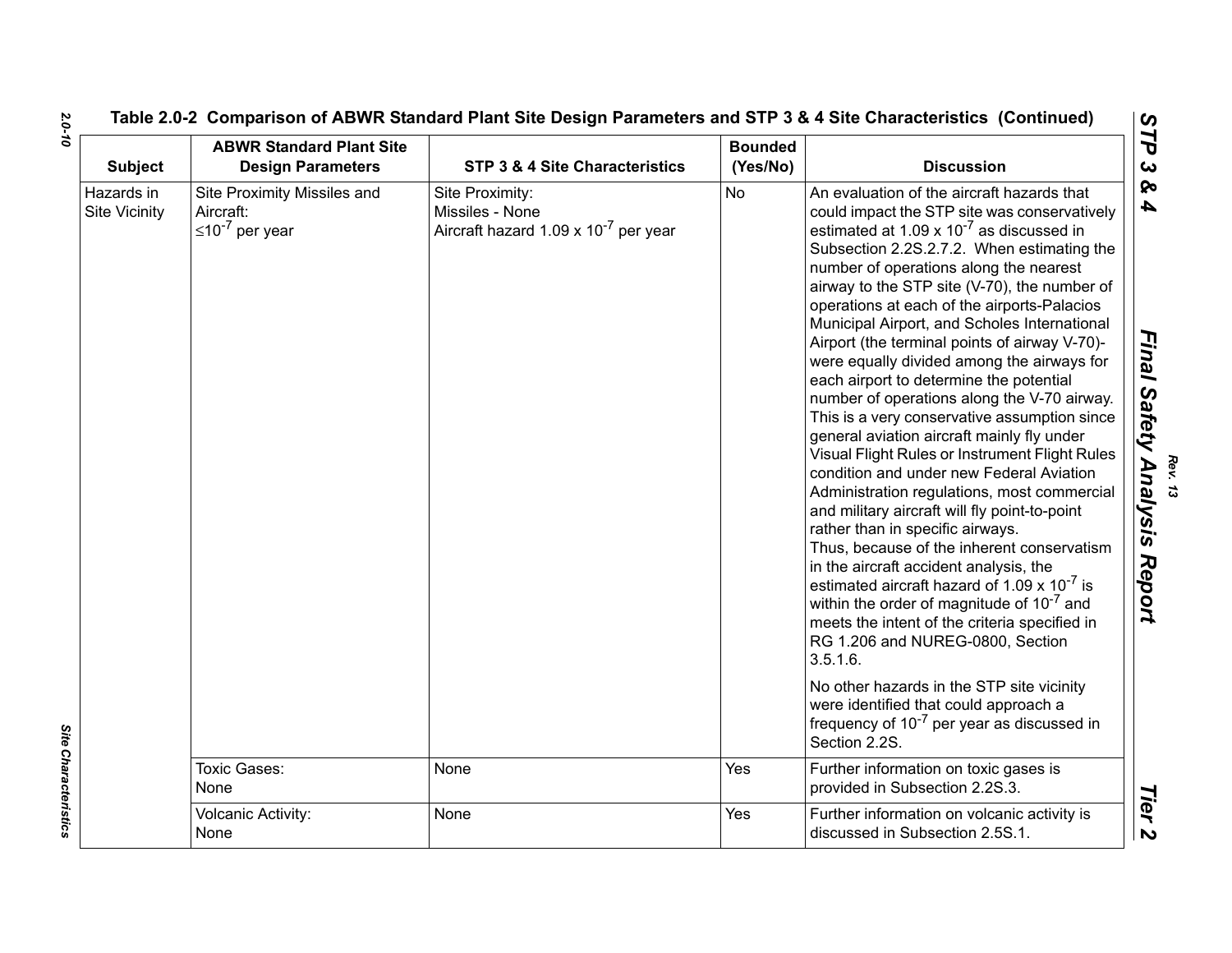| <b>Subject</b>                                                            | <b>ABWR Standard Plant Site</b><br><b>Design Parameters</b>                                                                   | STP 3 & 4 Site Characteristics                                                                                                                                                                                                                                                                                                                                                                                                                                                                                                                                                                                                                                                                                                                                                           | <b>Bounded</b><br>(Yes/No) | <b>Discussion</b>                                                                                                                                                                                                                                                                                                                                                                                                                                                                                                                                                                                                                                                                                                                                                                                                                                                                                                                                                                               |
|---------------------------------------------------------------------------|-------------------------------------------------------------------------------------------------------------------------------|------------------------------------------------------------------------------------------------------------------------------------------------------------------------------------------------------------------------------------------------------------------------------------------------------------------------------------------------------------------------------------------------------------------------------------------------------------------------------------------------------------------------------------------------------------------------------------------------------------------------------------------------------------------------------------------------------------------------------------------------------------------------------------------|----------------------------|-------------------------------------------------------------------------------------------------------------------------------------------------------------------------------------------------------------------------------------------------------------------------------------------------------------------------------------------------------------------------------------------------------------------------------------------------------------------------------------------------------------------------------------------------------------------------------------------------------------------------------------------------------------------------------------------------------------------------------------------------------------------------------------------------------------------------------------------------------------------------------------------------------------------------------------------------------------------------------------------------|
| Exclusion<br>Area<br>Boundary<br>(EAB)                                    | An area whose boundary has a<br>$\chi$ /Q less than or equal to 1.37 x<br>$10^{-3}$ s/m <sup>-3</sup>                         | 2.74E-04s/ $m3$                                                                                                                                                                                                                                                                                                                                                                                                                                                                                                                                                                                                                                                                                                                                                                          | Yes                        | Further information on the EAB is provided in<br>Subsection 2.3S.4.                                                                                                                                                                                                                                                                                                                                                                                                                                                                                                                                                                                                                                                                                                                                                                                                                                                                                                                             |
| Meteorological<br>Dispersion                                              | Maximum 2-hour 95% EAB:<br>1.37x10-3 s/m <sup>3</sup>                                                                         | 1.62E-04s/m <sup>3[10]</sup><br>2.74 x 10 <sup>-4</sup> s/m <sup>3[10]</sup>                                                                                                                                                                                                                                                                                                                                                                                                                                                                                                                                                                                                                                                                                                             | Yes                        | Further information on $\chi$ /Q values is provided<br>in Subsection 2.3S.4.                                                                                                                                                                                                                                                                                                                                                                                                                                                                                                                                                                                                                                                                                                                                                                                                                                                                                                                    |
| $(\chi/Q)$                                                                | Maximum 2-hour 95% LPZ:<br>4.11x10 <sup>-4</sup> s/m <sup>3</sup>                                                             | 3.99E-05s/m <sup>3[11]</sup><br>5.27 x 10 <sup>-5</sup> s/m <sup>3[11]</sup>                                                                                                                                                                                                                                                                                                                                                                                                                                                                                                                                                                                                                                                                                                             | Yes                        |                                                                                                                                                                                                                                                                                                                                                                                                                                                                                                                                                                                                                                                                                                                                                                                                                                                                                                                                                                                                 |
|                                                                           | Maximum annual average (8760<br>hour) LPZ:<br>$1.17x10^{-6}$ s/m <sup>3</sup>                                                 | 7.09E-07s/ $\overline{m^3}$                                                                                                                                                                                                                                                                                                                                                                                                                                                                                                                                                                                                                                                                                                                                                              | Yes                        |                                                                                                                                                                                                                                                                                                                                                                                                                                                                                                                                                                                                                                                                                                                                                                                                                                                                                                                                                                                                 |
| $\lceil 2 \rceil$<br>[3]<br>[4]<br>[6]<br>$\lceil 7 \rceil$<br>[8]<br>[9] | subsection 3.3.1.1.<br>[5] At foundation level of the reactor and control buildings.<br>Free-field, at plant grade elevation. | Source Publication HMR No. 52. Maximum short term rate: 16.3 cm/5 min per Subsection 2.4S.2.3.1.<br>missile of a size sufficient to just pass through any openings in protective barriers. These missiles consists of an 1800-kg automobile, a 125-kg, 20-cm<br>basis tornado. The first two missiles are assumed to impact at normal incidence, the last to impinge upon openings in the most damaging directions.<br>This is the minimum shear wave velocity at low strains after the soil property uncertainties have been applied.<br>minimum shear wave velocity requirement will be justified by site-specific soil structure interaction analysis.<br>Probable maximum flood level (PMF), as defined in ANSI/ANS-2.8, "Determining Design Basis Flooding at Power Reactor Sites." |                            | 100-year recurrence interval; value to be utilized fo design for safety-related structures only; corresponds to a wind velocity (3-second gust) of 224 km/h per<br>Maximum value for 1 hour over 2.6 km <sup>2</sup> probable maximum precipitation (PMP) with ratio of 5 minutes to 1 hour PMP of 0.32 as found in National Weather<br>Spectrum I missiles consist of a massive high-kinetic energy missile that deforms on impact, a rigid missile to test penetration resistance, and a small rigid<br>diameter armor piercing artillery shell, and a 2.54-cm diameter solid steel sphere, all impacting at 35% of the maximum horizontal wind speed of the design<br>[6a] Shear wave velocities at multiple depths below the foundation of seismic Category I structures are less than 305 m/s (1,000 ft/sec). The deviations from the<br>Non-safety-related HVAC systems are designed based on outdoor summer temperatures of 32.8°C dry bulb and 26.3°C wet bulb (coincident) and outdoor |
|                                                                           | winter temperature of 2.1°C dry bulb.                                                                                         | [10] $1.62 \times 10^{-4}$ s/m <sup>3</sup> is the PAVAN generated 2-hour 5.0% overall site value at the EAB; 2.74 x 10 <sup>-4</sup> s/m <sup>3</sup> is the PAVAN generated 2-hour 0.5% maximum                                                                                                                                                                                                                                                                                                                                                                                                                                                                                                                                                                                        |                            |                                                                                                                                                                                                                                                                                                                                                                                                                                                                                                                                                                                                                                                                                                                                                                                                                                                                                                                                                                                                 |
|                                                                           | sector value at the EAB.                                                                                                      |                                                                                                                                                                                                                                                                                                                                                                                                                                                                                                                                                                                                                                                                                                                                                                                          |                            |                                                                                                                                                                                                                                                                                                                                                                                                                                                                                                                                                                                                                                                                                                                                                                                                                                                                                                                                                                                                 |

- 
- 
- 
- 
- 
- 
- 
- 
-